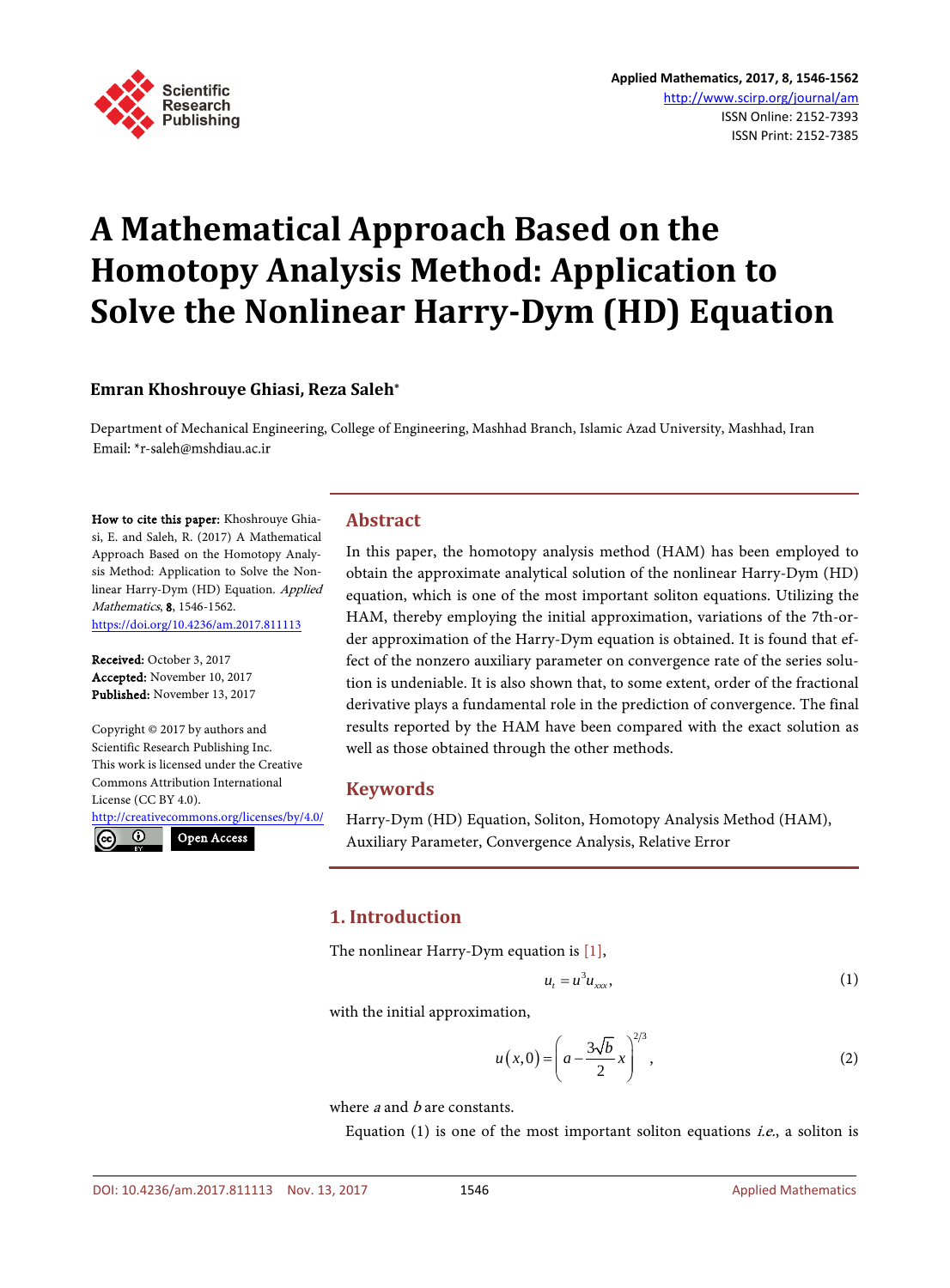deemed as solitary, travelling wave pulse solution of nonlinear partial differential equations (NPDEs) [\[2\]](#page-10-1) e.g., the Korteweg-de Vries (KdV) equation (see Refs. [\[3\]](#page-10-2) [\[4\]\)](#page-10-3). Moreover, according to Drazin and Johnson [\[5\],](#page-10-4) a soliton can interact strongly with other solitons and retain its identity. Among the efforts and achievements due to the behavior of the Harry-Dym equation, Popowicz [\[6\]](#page-10-5) generalized this equation by the Lax and Hamiltonian formulations. He also found that generalization of the Harry-Dym Lax operator is only limited to two operators. As reported by Marciniak and Błaszak [\[7\],](#page-10-6) if a classical Stäckel system is applied to construct the coupled Harry-Dym (cHD) hierarchy, both nonlocal and purely differential parts of hierarchies are obtained. Using the Riemann-Liouville derivative, Huang and Zhdanov [\[8\]](#page-11-0) recently investigated the time fractional nonlinear Harry-Dym equation with the Lie symmetry and obtained some invariant solutions explicitly. Brunelli and da Costa [\[9\]](#page-11-1) studied a large class of nonlocal equations and charges for the Harry-Dym hierarchy. Tian and Liu [\[10\]](#page-11-2) presented a new non-trivial supersymmetric Harry-Dym equation using the supersymmetric reciprocal transformation. Ma [\[11\]](#page-11-3) constructed an extended Harry-Dym hierarchy using a sequence of Lax equations with the new time variables. However, this extended Harry-Dym equation which is based on the adjoint eigenfunctions, have not been taken into account by Wu et al. [\[12\].](#page-11-4) In other words, Wu et al. [\[12\]](#page-11-4) proposed a 2+1 dimensional Harry-Dym hierarchy and found that this extended scheme is Lax integrable. It should be noted that more details on the Harry-Dym equation are available in Refs. [\[13\]](#page-11-5) [\[14\].](#page-11-6)

This paper is organized as follows. Section 2 gives an overview of the HAM. In Section 3, the HAM is applied to solve the nonlinear Harry-Dym equation with the initial approximation given in Equation (2). Section 4 is devoted to the results and discussion. Concluding remarks are given in Section 5.

#### **2. Homotopy Analysis Method (HAM)**

The essence of the HAM [\[15\]-](#page-11-7)[\[20\]](#page-11-8) is based on the approximation of PDEs along with a convenient way to guarantee convergence of the series solution. This issue can be outlined by the following example.

Consider the following nonlinear differential equation,

$$
A[u(x,t)] = 0,\t(3)
$$

in which  $A$  is a nonlinear operator,  $x$  and  $t$  are independent variables and  $u(x,t)$  is an unknown function. On account of a continuous mapping from  $u(x,t) \rightarrow \varphi(x,t; p)$ , the homotopy embedding parameter p varies from 0 to 1; it means that  $\varphi(x,t; p)$  varies from the initial approximation  $u_0(x,t)$  to the exact solution  $u(x,t)$ . This mapping is constructed by the zeroth-order deformation equation which is defined as,

$$
(1-p)L[\varphi(x,t;p)-u_0(x,t)]=phH(x,t)A[\varphi(x,t;p)],\qquad(4)
$$

in which L is a linear operator,  $h \neq 0$  is an auxiliary parameter and  $H(x,t)$  is an auxiliary function. Expanding  $\varphi(x,t; p)$  in the Taylor series (see **Appendix**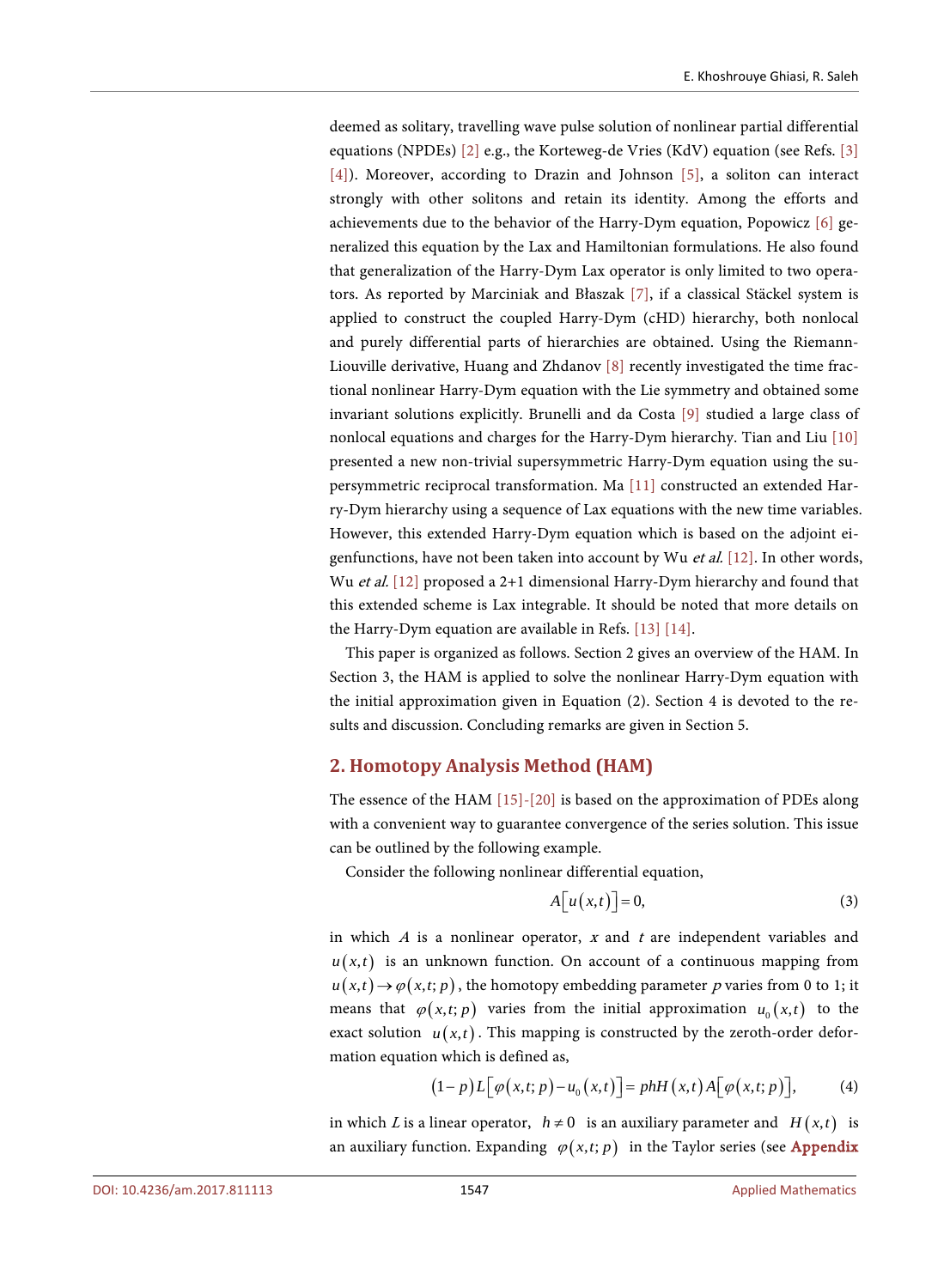$A$ ) with respect to  $p$  gives,

$$
\varphi(x,t;p) = \varphi(x,t;0) + \sum_{m=1}^{\infty} \left( \frac{1}{m!} \frac{\partial^m \varphi(x,t;p)}{\partial p^m} \right)_{p=0} p^m,
$$
 (5)

or,

$$
\varphi(x,t;p) = u_0(x,t) + \sum_{m=1}^{\infty} u_m(x,t) p^m.
$$
 (6)

If *L*, *h*,  $H(x,t)$  and  $u_0(x,t)$  are properly chosen, the power series (6) converges at  $p=1$ , then one has,

$$
\varphi(x,t;1) = u_0(x,t) + \sum_{m=1}^{\infty} u_m(x,t),
$$
\n(7)

which must be one of the solutions of Equation (3), as proved by Liao [\[15\].](#page-11-7) Now, it is of particular interest to show that Equation (7) provides a relationship between the initial approximation and the exact solution so that:

1) Solution of Equation (4) is valid for  $p \in [0,1]$ .

2) The deformation derivative 
$$
\left( \frac{\partial^m \varphi(x,t;p)}{\partial p^m} \right)_{p=0}
$$
 exists for all values of *m*.

Differentiating the zeroth-order deformation Equation  $(4)$  m times with respect to p, then setting  $p = 0$  and dividing them by  $m!$ , gives the so-called <sup>m</sup>th-order deformation equation as,

$$
L[u_m(x,t)-\chi_mu_{m-1}(x,t)]=hH(x,t)R_m[u_{m-1}(x,t)],
$$
\n(8)

in which,

$$
\chi_m = \begin{cases} 0, & m \le 1, \\ 1, & m > 1, \end{cases} \tag{9}
$$

and,

$$
R_m\left[u_{m-1}\left(x,t\right)\right] = \frac{1}{(m-1)!} \left(\frac{\partial^{m-1}A\left[\varphi\left(x,t;p\right)\right]}{\partial p^{m-1}}\right)_{p=0}.\tag{10}
$$

It should be noted that  $u_m(x,t)$  for  $m \ge 1$  is governed by the linear Equation (8) with the linear boundary conditions that come from the original problem, which can be easily solved using some software programs such as MAPLE or MATHEMATICA.

Then can HAM be expeditiously used in NPDEs? There have been a number of NPDEs which can be solved through the HAM. To address this subject, Nas-sar et al. [\[21\]](#page-11-9) developed the HAM to derive an approximate solution of the Poisson-Boltzmann equation for semiconductor devices. The solutions of the fractional Swift Hohenberg equation can be found in the work of Vishal et al. [\[22\].](#page-11-10) They could report influence of the real bifurcation parameter on probability density function and then concluded that the proper values of auxiliary and homotopy parameters are needed. However, their model was not capable of taking into account the two-dimensional domain for fractional Brownian motion. Hetmaniok et al. [\[23\]](#page-11-11) took advantage of the HAM to solve linear and nonlinear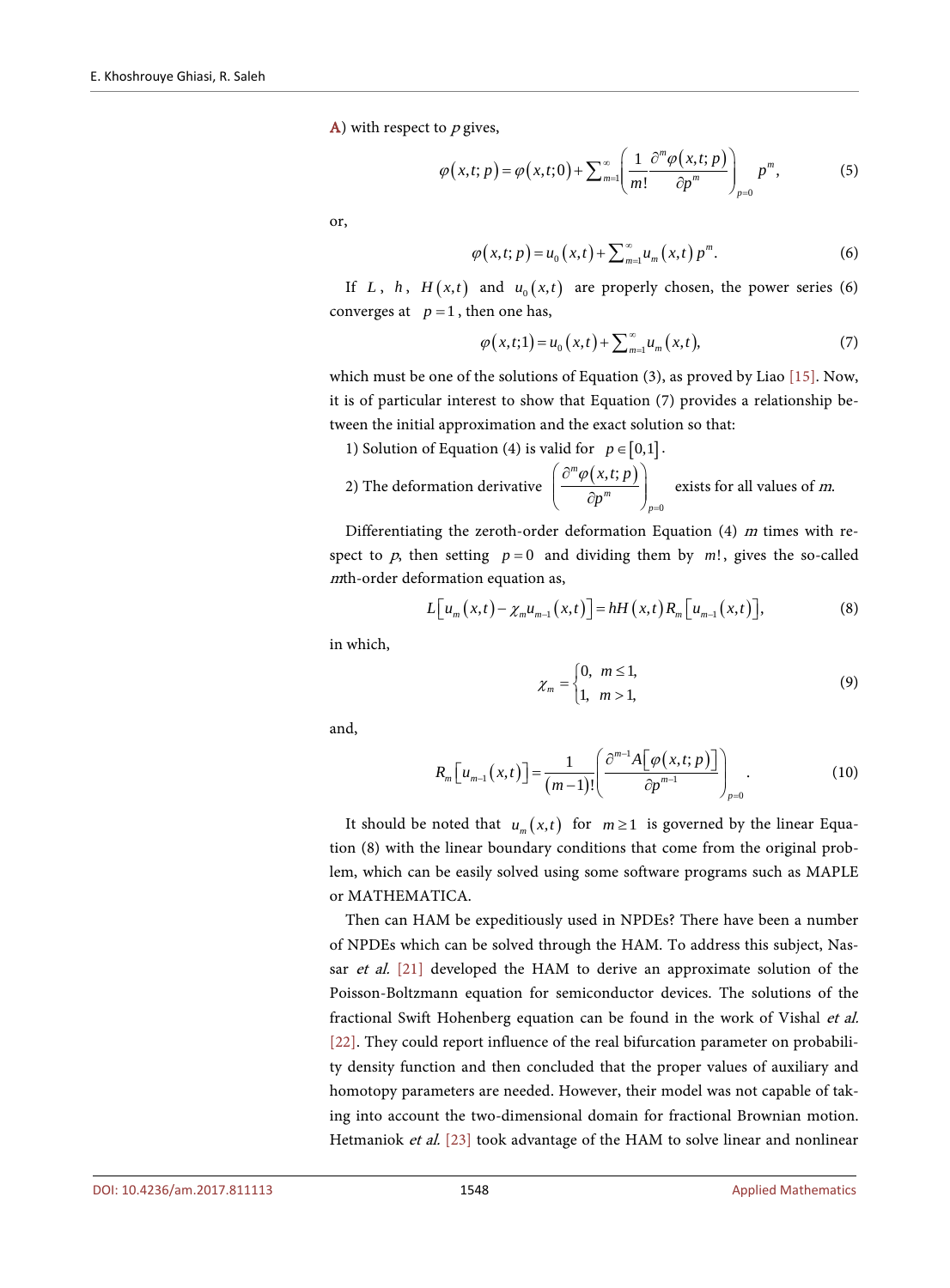integral equations of the second kind. They also used the auxiliary parameter to show influence of this parameter on the convergence rate. In a book, current advances of the HAM to solve strongly nonlinear problems were edited by Liao [\[24\].](#page-12-0) Ren et al. [\[25\]](#page-12-1) introduced an approximate analytical solution to the Gross-Pitaevskii equation while a nonlinear Schrödinger equation was utilized to simulate Bose-Einstein condensates trapped in a harmonic potential. Martin [\[26\]](#page-12-2) proposed an analytical algorithm to solve an integral-differential equation of the transport theory for stationary case using HAM. The solution of nonlinear boundary value problems (NBVPs) based on the Chebyshev operational matrices was investigated by Shaban et al. [\[27\].](#page-12-3) They applied the Tau method to convert a set of algebraic equations so that the solution can be obtained iteratively. Motsa et al. [\[28\]](#page-12-4) utilized the spectral-homotopy analysis method (SHAM) to solve the Darcy-Brinkman-Forchheimer equation and found the admissible range of auxiliary parameter for this problem. Hesameddini and Latifizadeh [\[29\]](#page-12-5) obtained solutions for the first and second types of the Painlevé equations with 8, 10 and 12 iterations. Wang [\[30\]](#page-12-6) developed an approximate analytical solution of relativistic Toda lattice system and concluded that using HAM may be very effective for solving differential difference equations (DDEs). In other words, some papers are devoted to compare the HAM with the other analytical methods e.g., optimal homotopy asymptotic method (OHAM), differential transformation method (DTM), homotopy perturbation method (HPM), general series expansion method, harmonic balance method (HBM) which can be found in Refs. [\[31\]](#page-12-7) [\[32\]](#page-12-8) [\[33\]](#page-12-9) [\[34\]](#page-12-10) [\[35\].](#page-12-11)

## **3. HAM Formulation for the Nonlinear Harry-Dym Equation**

As mentioned above, the Equation (1) can be solved through the HAM. To this end, the linear operator takes the form of,

$$
L\big[\varphi(x,t;p)\big]=\frac{\partial\varphi(x,t;p)}{\partial t},\qquad(11)
$$

with the property,

$$
L[d] = 0,\t(12)
$$

in which  $d$  is an integral constant. Now the nonlinear operator can be expressed in terms of Equation (1) as,

$$
A[\varphi(x,t;p)] = \frac{\partial \varphi(x,t;p)}{\partial t} - [\varphi(x,t;p)]^3 \times \frac{\partial^3 \varphi(x,t;p)}{\partial x^3}.
$$
 (13)

Using the above definition, with the assumption  $H(x,t) = 1$ , the zeroth-order deformation can be given as,

$$
(1-p)L[\varphi(x,t;p)-u_0(x,t)]=phA[\varphi(x,t;p)].
$$
 (14)

For  $p = 0$  and  $p = 1$ , it is respectively written as,

$$
\varphi(x,t;0) = u_0(x,t) = u(x,0),
$$
\n(15a)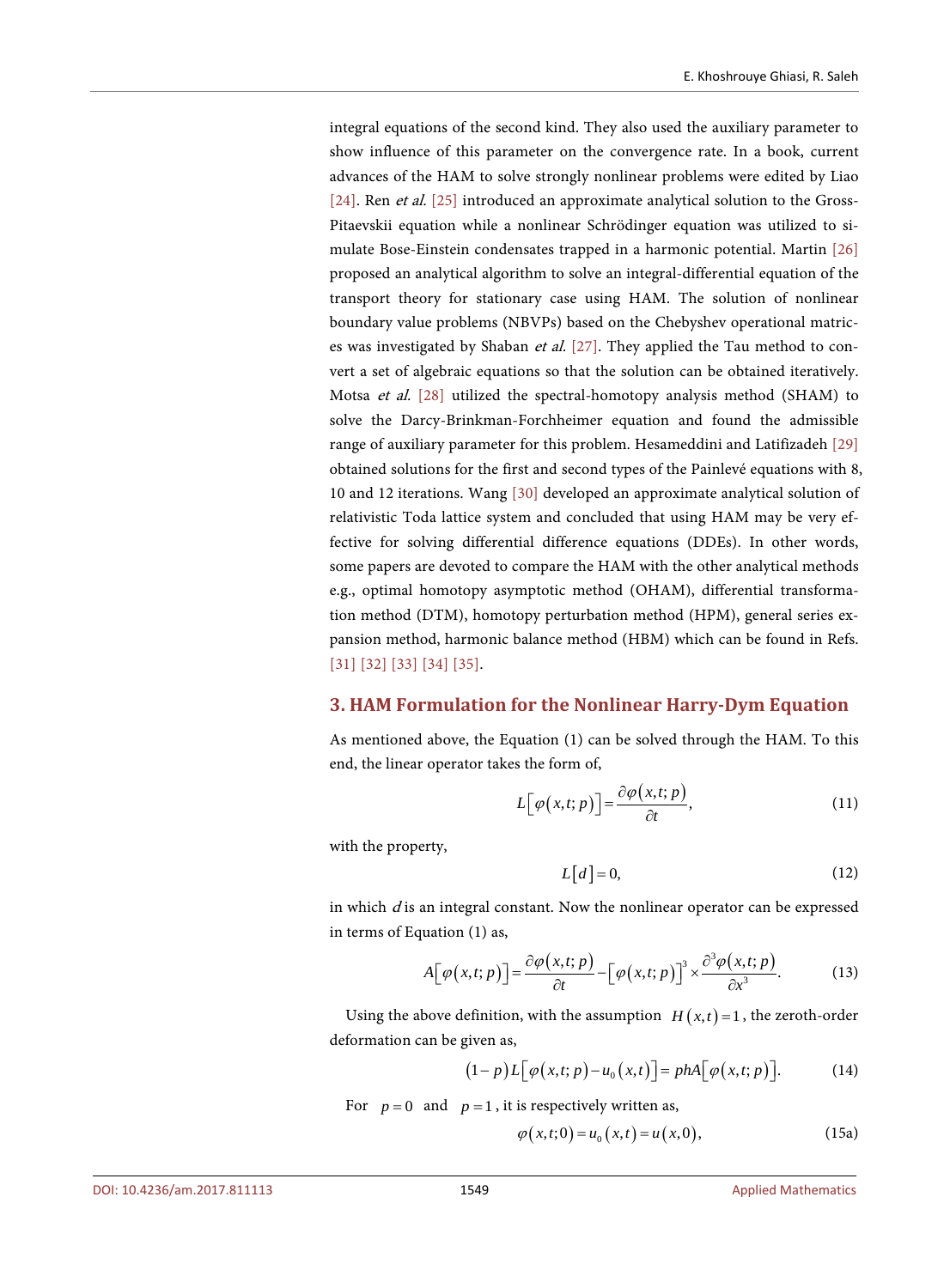$$
\varphi(x,t;1) = u(x,t). \tag{15b}
$$

Herein, the mth-order deformation equation is given by,

$$
L[u_m(x,t) - \chi_m u_{m-1}(x,t)] = hR_m[u_{m-1}(x,t)], \qquad (16)
$$

in which,

$$
R_m\left[u_{m-1}\left(x,t\right)\right]=\frac{\partial u_{m-1}\left(x,t\right)}{\partial t}-\sum_{n=0}^{m-1}\left[u_n\left(x,t\right)\right]^3\times\frac{\partial^3 u_{m-1}\left(x,t\right)}{\partial x^3}.\tag{17}
$$

It should be noted that the discretized form of above equation is illustrated in [Appendix B.](#page-15-1) So, solution of the *m*th-order deformation equation for  $m \ge 1$ can be expressed by,

$$
u_m(x,t) = \chi_m u_{m-1}(x,t) + hL^{-1}\Big\{R_m\Big[u_{m-1}(x,t)\Big]\Big\}.
$$
 (18)

Now, according to Equation (18), the values of  $u_m(x,t)$  for  $m=1,2,\cdots$  can be obtained as,

$$
u_1(x,t) = htb^{3/2} \left( a - \frac{3\sqrt{b}}{2} x \right)^{-1/3},
$$
 (19a)

$$
u_{2}(x,t) = htb^{3/2} \left( a - \frac{3\sqrt{b}}{2} x \right)^{-1/3} + h^{2}tb^{3/2} \left( a - \frac{3\sqrt{b}}{2} x \right)^{-1/3}
$$
\n
$$
- \frac{7}{2\sqrt{3}} h^{2}t^{2}b^{3} \left( a - \frac{3\sqrt{b}}{2} x \right)^{-4/3} - \frac{7}{2\sqrt{3}} h^{5}t^{5/2} \left( a - \frac{3\sqrt{b}}{2} x \right)^{-1/3}
$$
\n
$$
u_{3}(x,t) = htb^{3/2} \left( a - \frac{3\sqrt{b}}{2} x \right)^{-1/3} + h^{2}tb^{3/2} \left( a - \frac{3\sqrt{b}}{2} x \right)^{-1/3}
$$
\n
$$
- \frac{7}{2\sqrt{3}} h^{2}t^{2}b^{3} \left( a - \frac{3\sqrt{b}}{2} x \right)^{-4/3} - \frac{7}{2\sqrt{3}} h^{5}t^{5}b^{15/2} \left( a - \frac{3\sqrt{b}}{2} x \right)^{-1/3}
$$
\n
$$
+ h^{2}tb^{3/2} \left( a - \frac{3\sqrt{b}}{2} x \right)^{-1/3} - h^{3}tb^{3/2} \left( a - \frac{3\sqrt{b}}{2} x \right)^{-1/3}
$$
\n
$$
- \frac{7}{\sqrt{3}} h^{3}t^{2}b^{3} \left( a - \frac{3\sqrt{b}}{2} x \right)^{-4/3} - \frac{35}{2\sqrt{3}} h^{6}t^{5}b^{15/2} \left( a - \frac{3\sqrt{b}}{2} x \right)^{-1/3}
$$
\n
$$
- \left( a - \frac{3\sqrt{b}}{2} x \right)^{2} \times \left[ \frac{7}{2}h^{2}t^{2}b^{3} \left( a - \frac{3\sqrt{b}}{2} x \right)^{-1/3} - \frac{245}{2\sqrt{3}} h^{3}t^{3}b^{9/2} \left( a - \frac{3\sqrt{b}}{2} x \right)^{-1/3}
$$
\n
$$
+ \frac{7}{2}h^{3}t^{2}b^{3} \left( a - \frac{3\sqrt{b
$$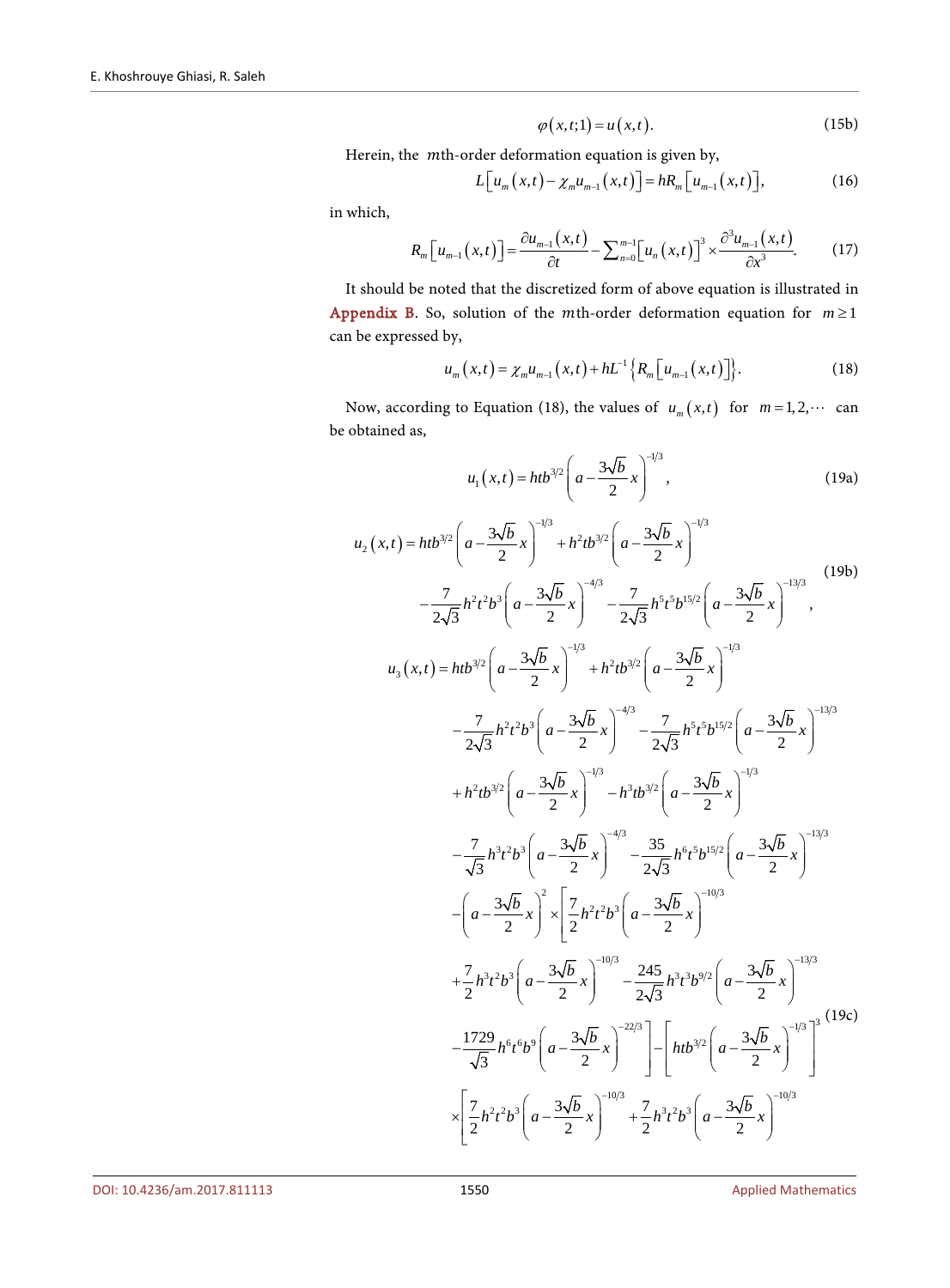$$
-\frac{245}{2\sqrt{3}}h^3t^3b^{9/2}\left(a-\frac{3\sqrt{b}}{2}x\right)^{-13/3} - \frac{1729}{\sqrt{3}}h^6t^6b^9\left(a-\frac{3\sqrt{b}}{2}x\right)^{-22/3}
$$

$$
-\left[\frac{7}{2\sqrt{3}}h^5t^5b^{15/2}\left(a-\frac{3\sqrt{b}}{2}x\right)^{-13/3}\right]^3 \times \left[\frac{7}{2}h^2t^2b^3\left(a-\frac{3\sqrt{b}}{2}x\right)^{-10/3} + \frac{7}{2}h^3t^2b^3\left(a-\frac{3\sqrt{b}}{2}x\right)^{-10/3} - \frac{245}{2\sqrt{3}}h^3t^3b^{9/2}\left(a-\frac{3\sqrt{b}}{2}x\right)^{-13/3}
$$

$$
-\frac{1729}{\sqrt{3}}h^6t^6b^9\left(a-\frac{3\sqrt{b}}{2}x\right)^{-22/3}.
$$

To continue this procedure for  $m > 3$ ,  $u_m(x,t)$  can be achieved and the series solution is completely computed.

#### **4. Results and Discussion**

#### **4.1. Comparison and Validation**

To validate the present iterative approach, results are compared with the exact solution of the Harry-Dym equation provided by Mokhtari [\[36\]](#page-12-12) which can be expressed as,

$$
u(x,t) = \left[1 - \frac{3\sqrt{b}}{2}(x+ct)\right]^{2/3},
$$
 (20)

where  $c$  is a constant. Mokhtari [\[36\]](#page-12-12) also showed that the variational iteration method (VIM) is not able to obtain implicit solution of the Harry-Dym equation. However, one should point out that Hereman et al. [\[37\]](#page-12-13) proposed implicit solution of this equation via a direct method and also performed transformations between the Harry-Dym and KdV equations explicitly. In particular, according to the fractional Harry-Dym equation,

$$
u_t^{\alpha} = u^3 u_{xxx}, \qquad (21)
$$

where  $0 \le \alpha \le 1$  is a parameter describing order of the fractional derivative, [Figure 1](#page-6-0) depicts variations of  $u(x,t)$  versus x for the Harry-Dym equation calculated by different methods. As shown in this figure, variation of  $u(x,t)$ predicted by the HAM is in good agreement with those provided by Mokhtari [\[36\].](#page-12-12) However, there is a relative error between the results which can be calculated by,

$$
e_u\left(\mathcal{E}\right) = \left| \frac{u\left(x,t\right) - \overline{u}\left(x,t\right)}{u\left(x,t\right)} \right| \times 100,\tag{22}
$$

where  $u(x,t)$  and  $\overline{u}(x,t)$  are the exact and approximate solutions of Equation (1), respectively. Due to  $a = 4$  and  $b = 1$  [\[36\],](#page-12-12) it is noted that the maximum error does not exceed 1.098%, as shown in [Figure 2.](#page-6-1) The root-meansquare error (RMSE) between the exact solution and the present iterative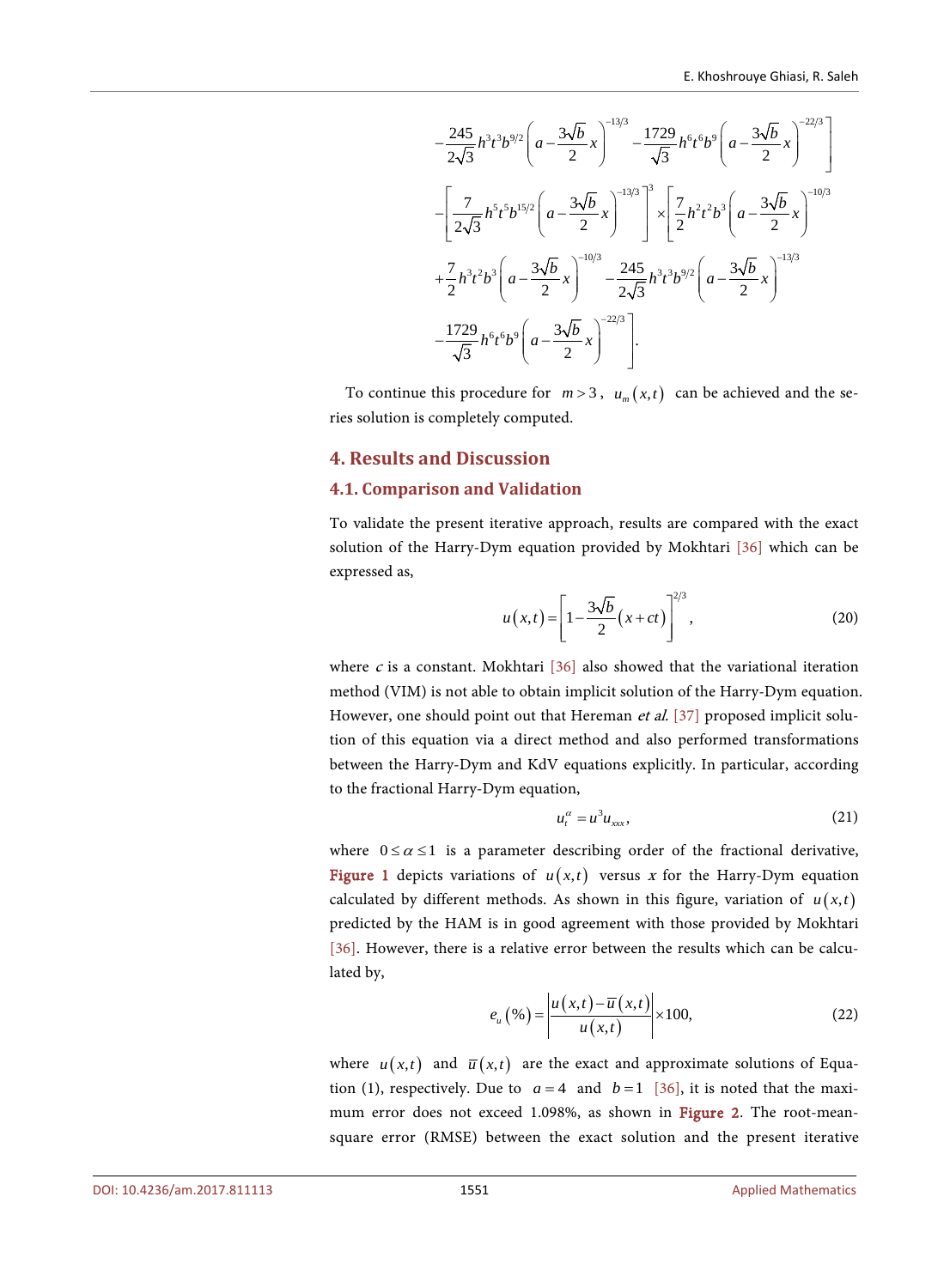<span id="page-6-0"></span>

**Figure 1.** Variation of  $u(x,t)$  versus x for 7th-order approximation of the nonlinear Harry-Dym equation with the HAM and compared with those reported in Refs[. \[36\]](#page-12-12) [\[38\]](#page-12-14) [\[39\]](#page-13-0) [\[40\]](#page-13-1) [\[41\].](#page-13-2)

<span id="page-6-1"></span>

Figure 2. Depiction of discrepancy (*i.e.*, error) between the present iterative method and exact solution due to Equation (22).

approach, *i.e.*,  $\sqrt{\frac{1}{n} \sum_{i=1}^{n} \left( \frac{u(x,t) - \overline{u}(x,t)}{u(x,t)} \right)}$ 2 1  $1_{\sum_{n} u}(u(x,t)-\overline{u}(x,t))$ , *n i*  $u(x,t)-\overline{u}(x,t)$  $\frac{1}{n} \sum_{i=1}^{n} \left( \frac{u(x,t) - \overline{u}(x,t)}{u(x,t)} \right)^2$  [\[42\],](#page-13-3) is also 0.509%. Apart from the

exact solution, other observations may be made fro[m Figure 1;](#page-6-0) e.g., it is assumed that for  $h = -1$ , the series solution will be converged at the results presented in [\[38\]](#page-12-14) [\[39\],](#page-13-0) and in general, the HAM consists of the HPM and Adomian decomposition method (ADM). In fact, the two exhibit similar pattern for different values of the auxiliary parameter. Therefore, it is particularly important to account for the interaction between the auxiliary parameter and initial approximation before using the HAM even for the cases which NPDEs have been taken into account. This type of scheme has been presented by Turkyilmazoglu [\[43\]](#page-13-4) as an illustrative comparison between the HAM and HPM. In addition, using 7thorder approximation of the HAM instead of ADM presented in Ref. [\[44\]](#page-13-5) is sug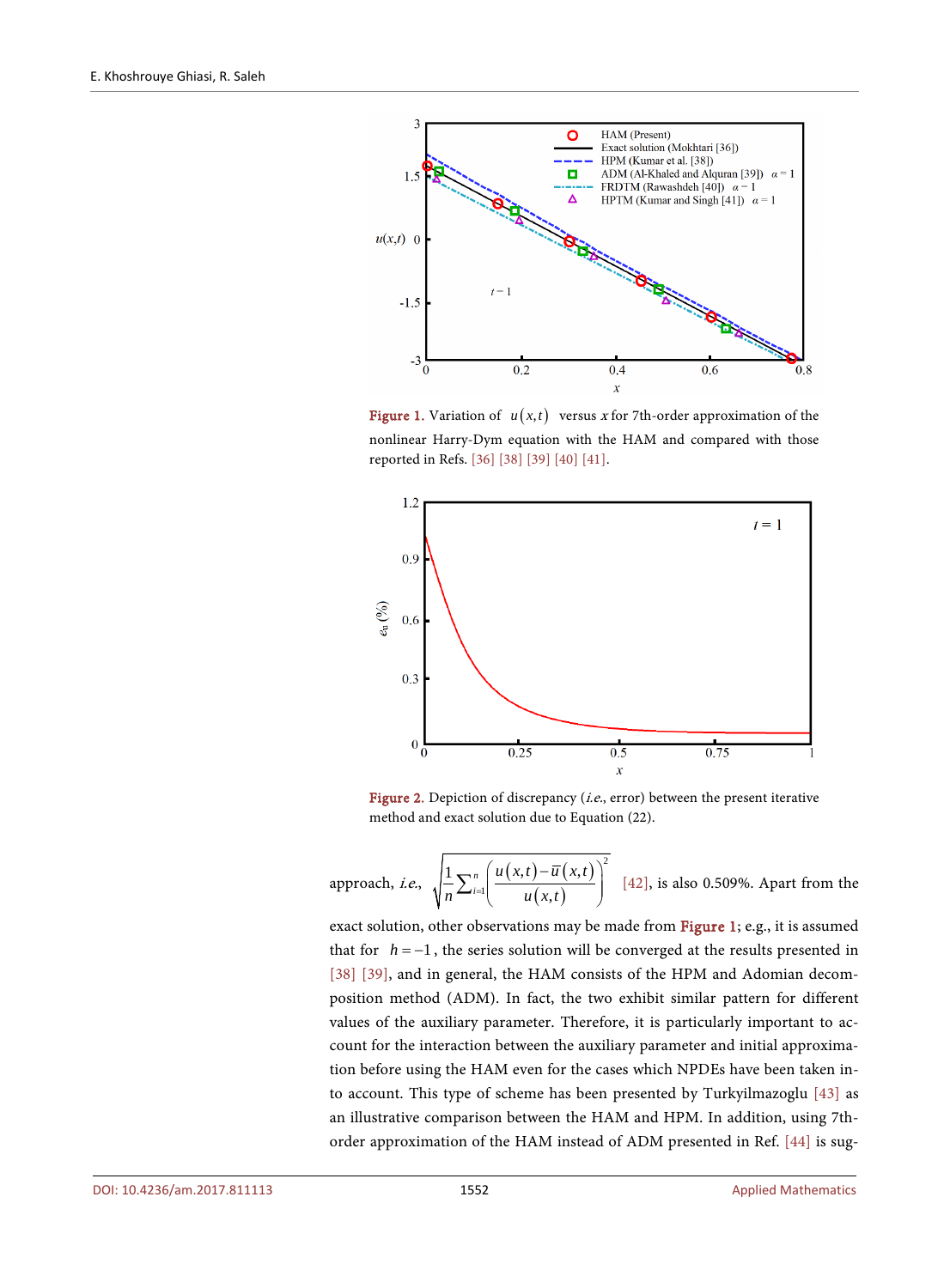gested largely due to its less time-consuming and also is able to obtain valid values of the auxiliary parameter. However, it should be noted here that although we utilize *h* = −1 in our solution, the convergence can be observed when the objective is to replace Equation (21) by Equation (1) for  $\alpha = 1$ .

Another comparison is also performed here to illustrate the accuracy of present iterative approach when the effect of nonlinearity has been taken into account. In connection with this matter, Rawashdeh [\[40\]](#page-13-1) utilized the fractional reduced differential transformation method (FRDTM) to solve the nonlinear Harry-Dym equation while the maximum error between the HAM and FRDTM for  $u(x,t)$  is 11.723%. In addition, He found that  $u(x,t)$  predicted by the FRDTM is on average 1.18 less than that predicted by exact solution and is greatly affected by the number of iterations performed. Based on this comparison, it is seen that Equation (21) without  $\alpha = 1$  would also fit into HAM, namely, Caputo sense [\[45\],](#page-13-6) which is not correspondent to define the fractional order initial conditions. Herein, the Caputo's formula is defined as [\[46\],](#page-13-7)

$$
\left(D_{a+}^{\alpha}u\right)\left(x\right)=\frac{1}{\Gamma\left(m-\alpha\right)}\int_a^x\left(x-\tau\right)^{m-\alpha-1}u^{(m)}\left(\tau\right)\mathrm{d}\tau, m-1<\alpha\leq m, m\in\mathbb{N}, x>0. (23)
$$

It should be noted that Kumar and Singh [\[41\]](#page-13-2) applied the Laplace transform on the both sides of Equation (21) and solved the governing equation through a homotopy perturbation transform method (HPTM), but their solution could not capture  $u(x,t)$  especially for the cases with large values of auxiliary parameter. There exists a discrepancy between the exact solution and those obtained through HPTM because of decomposing the nonlinear term in He's polynomial (*i.e.*, Equation (17)). To clarify, the He's polynomial has been also used in some previous studies [\[47\]](#page-13-8) [\[48\].](#page-13-9) It is to be noted that Guo and Mei [\[47\]](#page-13-8) studied timefractional Boussinesq-type equation by the VIM and Khan and Wu [\[48\]](#page-13-9) investigated the advection problems through HPTM.

## **4.2. Universal Graphs for Convergence Region of the Presented Iterative Approach**

The fact that Equation (18) is not convergent for all values of the auxiliary parameter, lifts some particular restrictions on choosing a proper value of  $h \in (h_1, h_2)$ (e.g., by trial and error  $[49]$ ). Above all, making a good selection of h is important not only with the convergence, but also with the basis functions [\[16\]](#page-11-12) [\[50\].](#page-13-11) It should be noted that other perturbation methods require the need for small parameters, which may commonly diverge series solutions with slight changes (see Ref. [\[17\]\)](#page-11-13). Indeed, at large values of the auxiliary parameter, convergence may lead to only few terms of series solution. It is shown that based on the zerothorder deformation Equation (4), one may expect the flexibility and freedom to select L, despite the fact that the order of linear operator will be different from the original nonlinear problem (see Ref[. \[50\]\)](#page-13-11). As said in Ref. [\[49\]](#page-13-10)

"∙∙∙ we are free to enhance the convergence region and convergence rate of a series solution via an appropriate choice of the auxiliary parameter even for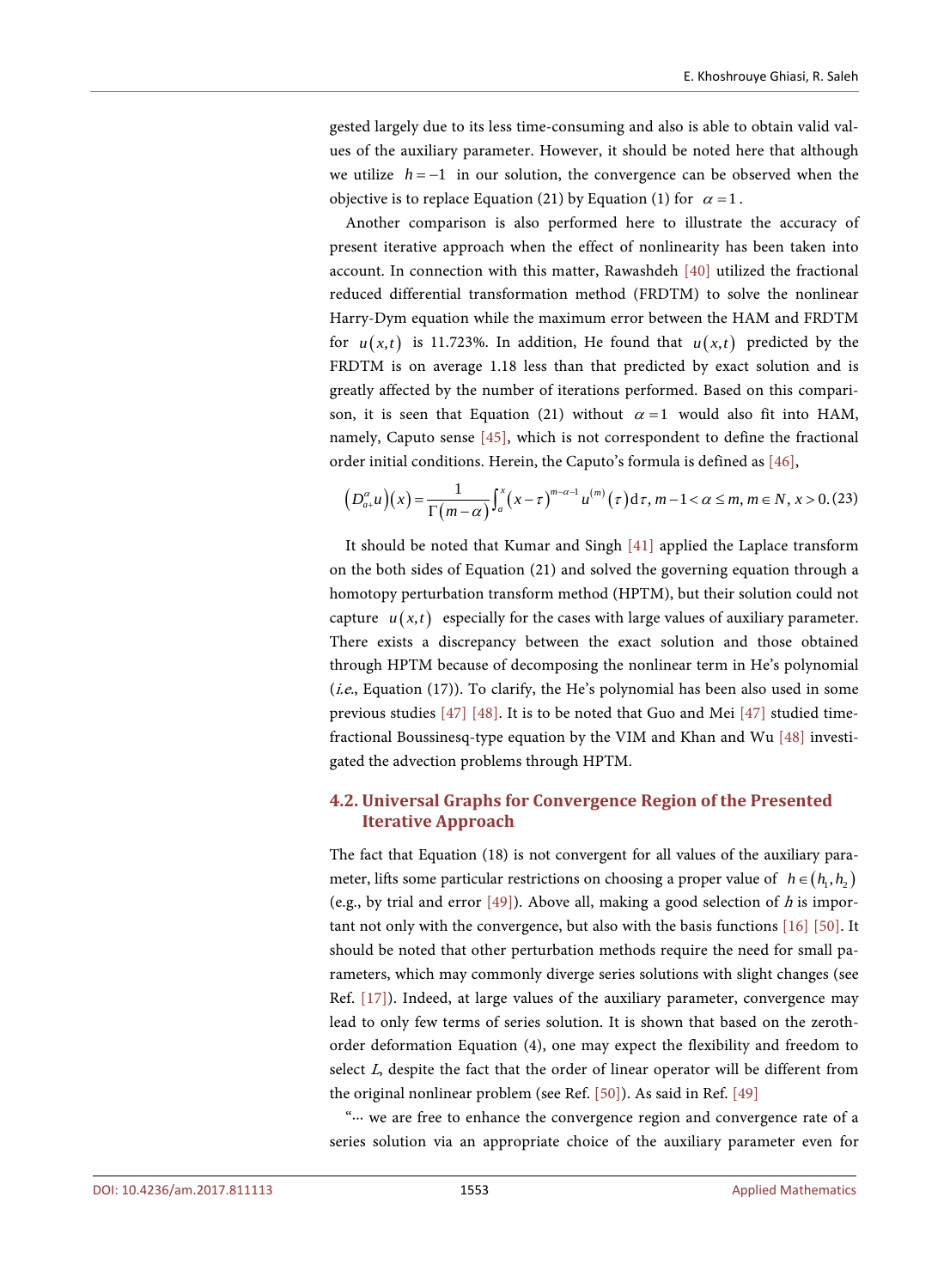fixed choice of the initial approximation, auxiliary linear operator and auxiliary function."

#### —R.A. Van Gorder and K. Vajravelu [\[49\]](#page-13-10)

Due to **Figure 1** that  $u(x,t)$  varies almost linearly versus x, **Figure 3** shows the variation of  $u(x,t)$  for some different auxiliary parameters. It is seen that *h* < −1 indicates the ascending behavior while *h* > −1 suggests the descending behavior of the present iterative approach. Although the slopes of these lines are slightly different from each other, the lines become parallel by increasing or decreasing the auxiliary parameter in the neighbourhood of  $h = -1$ . It should be noted that this fact can result in almost linear variation of  $u(x,t)$ . In theory, at the mth-order of approximation, the square residual error can be defined as [\[51\],](#page-13-12)

$$
\Delta_m = \int_0^\infty \left\{ A \left[ \sum_{i=0}^m u_i(\tau) \right] \right\}^2 d\tau.
$$
 (24)

It should be noted that as ∆*<sup>m</sup>* decreases to zero more rapidly, the convergence rate for corresponding series solution would become faster [\[51\].](#page-13-12) In this regard, Yabushita et al. [\[52\]](#page-13-13) introduced an analytical approximation to projectile motion with the quadratic resistance law by the HAM. They derived governing equations using a power series which was accurate enough for large angle of projection. Therefore, with a minimum value of ∆*<sup>m</sup>* , the optimal values of unknown auxiliary parameters were obtained.

<span id="page-8-0"></span>

Figure 3. Universal graphs to show the effect of the auxiliary parameter on the convergence of present iterative approach.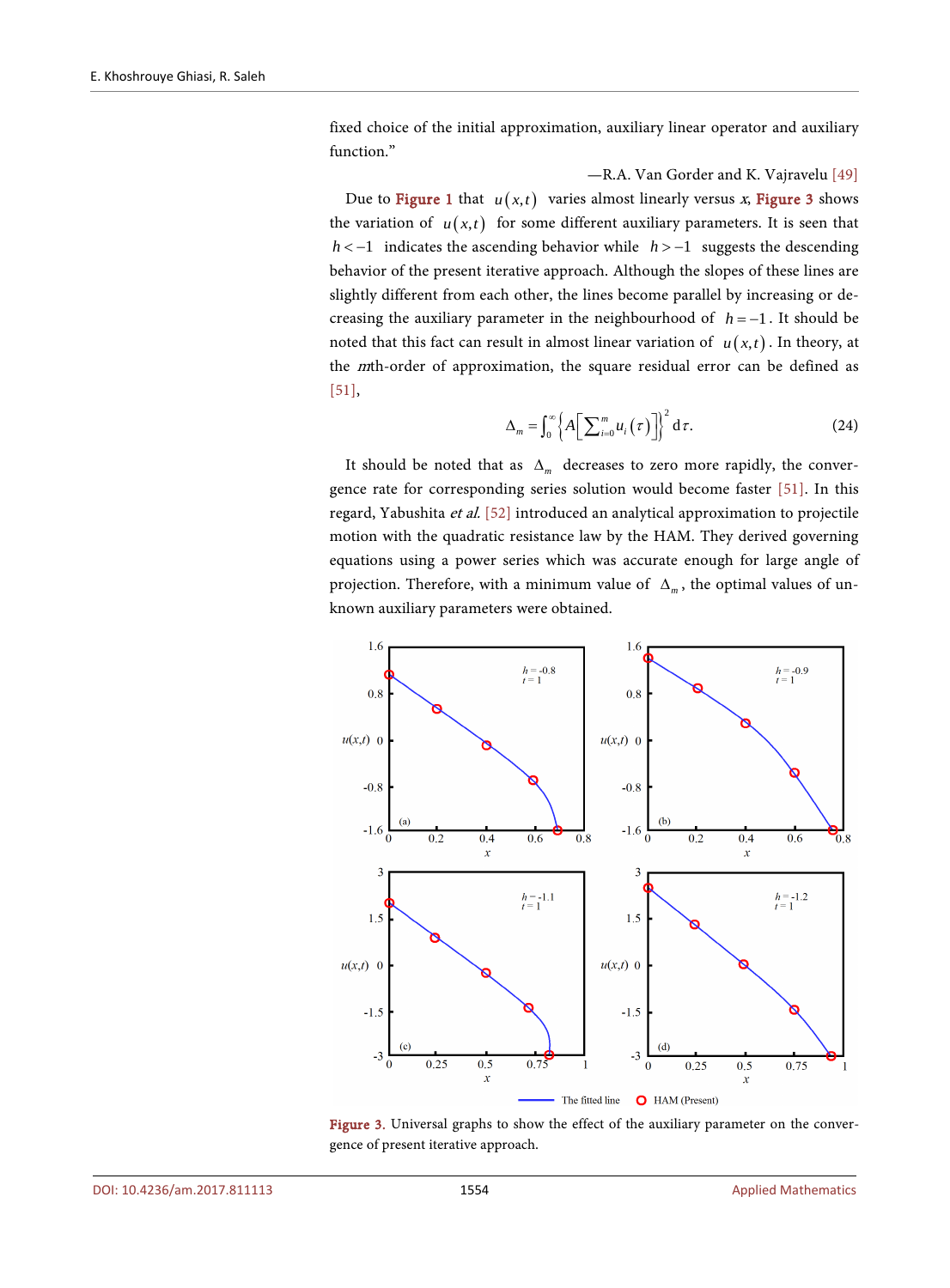It should be noted that by increasing  $t$ ,  $u(x,t)$  will be decreased slightly, as it is shown in Figure  $4(a)$  and Figure  $4(c)$ . It is mainly due to the fact that this parameter plays an important role in higher-order governing equations (e.g., Equation (19c)) (see Refs.  $[22]$   $[33]$   $[53]$   $[54]$ ). It is to be noted that a similar conclusion for increasing  $t$  can also be drawn through a similar procedure. Odibat [\[55\]](#page-14-1) reached a pragmatic approach for the convergence of HAM, and to date, no counterexample exits in the open literature for this conclusion, neither for NPDEs nor for PDEs. Hence, in such graphs we increase  $t$  from 1 to its a neighborhood which can exhibit this deviation for a better presentation. However, it is to be noted that this parameter is small in most of the analytical approximations (e.g.,  $0 \le t \le 2$ ) [\[18\]](#page-11-14) [\[19\]](#page-11-15) [\[49\].](#page-13-10)

According to the higher-order equations (e.g., Equation (19c)), if  $t$  will be increased, the maximum value of  $u(x,t)$  will be increased for  $-1 \le h \le 1$  (see [Figure 4\(b\)](#page-9-0) and [Figure 4\(d\)\)](#page-9-0). It is noted that  $u(x,t)$  almost drops to zero when the auxiliary parameter reaches to zero as well. It is seen that neglecting the effect of t may lead to underestimation of  $u(x,t)$  versus h. However, if this parameter exceeds its  $t \ll 1$ , which can be named as a minimum value of t,  $u(x,t)$  will be fully negative.

It is noteworthy to mention that although many techniques (e.g., HPM, ADM, FRDTM, HPTM) can be useful for predicting analytical approximations of the nonlinear Harry-Dym Equation (1), the more accurate results can be obtained

<span id="page-9-0"></span>

Figure 4. Universal graphs for predicting the threshold of  $u(x,t)$ .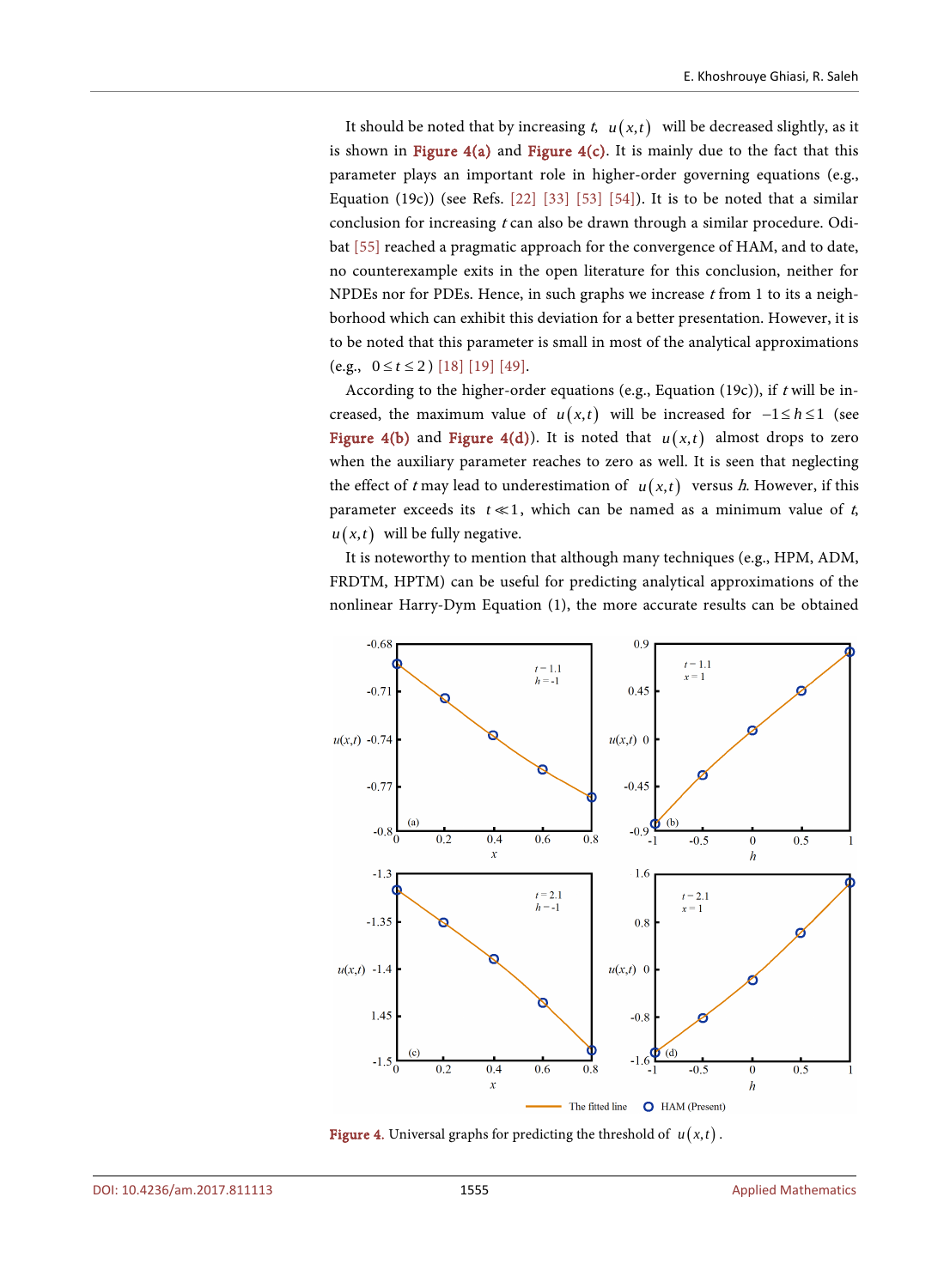through the HAM. On the other hand, since the HAM is employed to approximate NPDEs analytically, it is important to note that it enables us to construct a mapping of initial approximation to the exact solution of nonlinear governing equation.

# **5. Concluding Remarks**

In this paper, the nonlinear Harry-Dym equation, which describes a couple of nonlinearity and dispersion, has been solved iteratively. It has been shown that Equation (1), which can be transformed to the KdV equation, is an integrable NPDE. Furthermore, it has been shown that the HAM is an efficient method which provides a convenient way to guarantee convergence of the series solutions. The main inferences that can be drawn from this work are summarized as follows:

- The HAM will enable us to make an informed choice for auxiliary linear operator and initial approximation which can be employed to obtain the series solution.
- Equation (18) indicates one important role of the auxiliary parameter which was introduced to construct the zeroth-order deformation Equation (4).
- Convergence of the power series (6) largely depends on the range of auxiliary parameter.
- In case of *h* = −1 , the HPM is a special case of HAM, as proved by Liao [\[56\].](#page-14-2)
- By using  $H(x,t) = 1$ , influence of the auxiliary function, with the exception of some particular recursive problems (see Ref. [\[49\]\)](#page-13-10) will be neglected.
- Presence of  $\alpha$  affects  $u(x,t)$  considerably when the fractional Harry-Dym equation is utilized.

# **References**

- <span id="page-10-0"></span>[1] Kruskal, M.D. and Moster, J. (1975) Dynamical Systems: Theory and Applications, Lecture Notes in Physics. Springer, Berlin.
- <span id="page-10-1"></span>[2] Russell, J.S. (1844) Report on Wave. *Report of the 14th Meeting of the British Asso*ciation for the Advancement of Science, York, September 1844 (London 1845), Plates XLVII-LVII, 90-311.
- <span id="page-10-2"></span>[3] Błaszak, M. and Marciniak, K. (2013) Invertible Coupled KdV and Coupled Harry Dym Hierarchies. Studies in Applied Mathematics, 131, 211-228. <https://doi.org/10.1111/sapm.12008>
- <span id="page-10-3"></span>[4] Kawamato, S. (1985) An Exact Transformation from the Harry-Dym Equation to the Modified KdV Equation. Journal of the Physical Society of Japan, 54, 2055-2056. <https://doi.org/10.1143/JPSJ.54.2055>
- <span id="page-10-4"></span>[5] Drazin, P.G. and Johnson, R.S. (1989) Solitons: An Introduction. Cambridge University Press. <https://doi.org/10.1017/CBO9781139172059>
- <span id="page-10-5"></span>[6] Popowicz, Z. (2003) The Generalized Harry Dym Equation. Physics Letters A, 317, 260-264. <https://doi.org/10.1016/j.physleta.2003.08.037>
- <span id="page-10-6"></span>[7] Marciniak, K. and Błaszak, M. (2010) Construction of Coupled Harry Dym Equation Hierarchy and Its Solutions from Stäckel Systems. Nonlinear Analysis, 73, 3004-3017. <https://doi.org/10.1016/j.na.2010.06.067>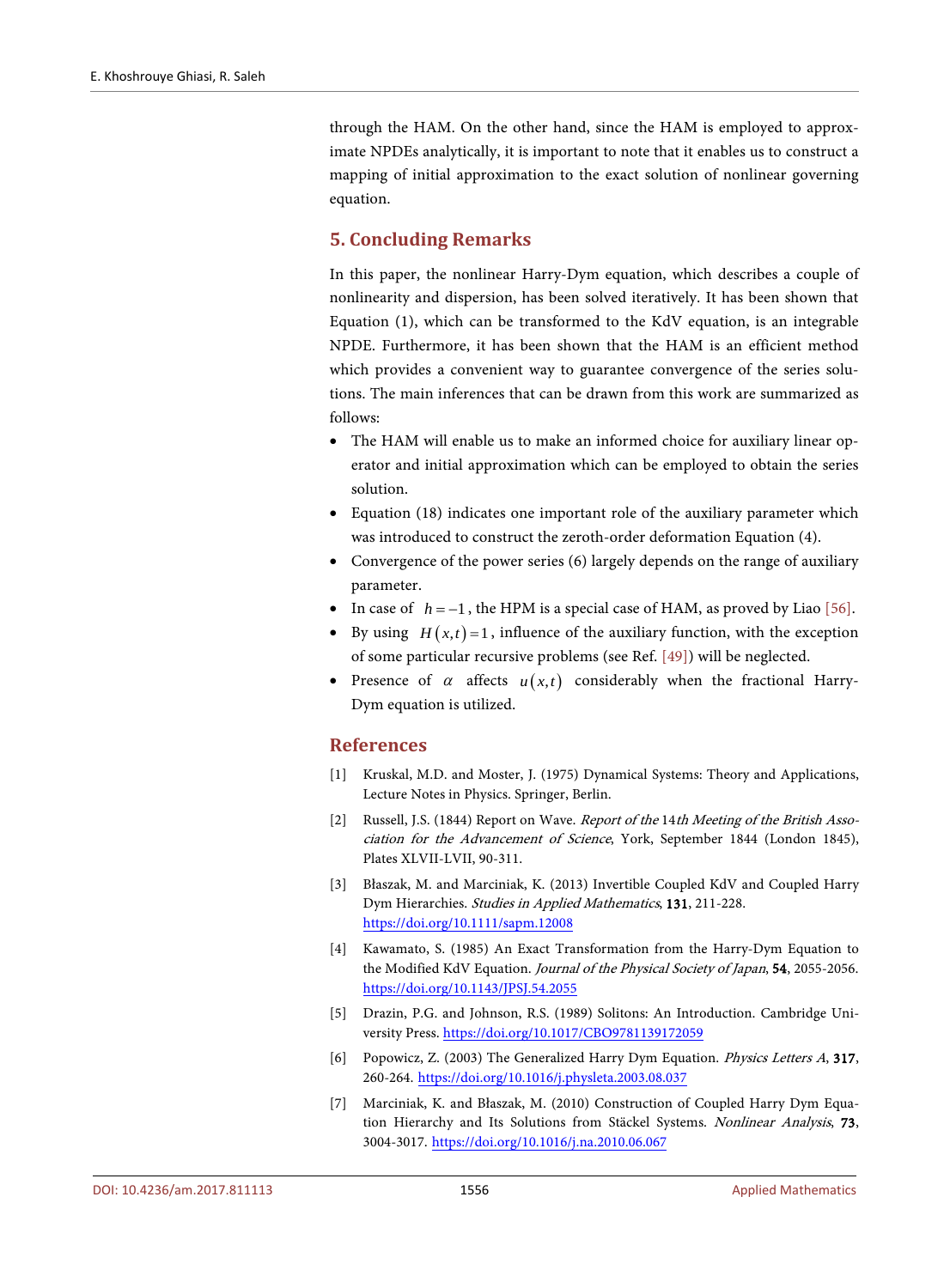- <span id="page-11-0"></span>[8] Huang, Q. and Zhdanov, R. (2014) Symmetries and Exact Solutions of the Time Fractional Harry-Dym Equation with Riemann-Liouville Derivative. Physica A, 409, 110-118. <https://doi.org/10.1016/j.physa.2014.04.043>
- <span id="page-11-1"></span>[9] Brunelli, J.C. and da Costa, G.A.T.F. (2002) On the Nonlocal Equations and Nonlocal Charges Associated with the Harry Dym Hierarchy. Journal of Mathematical Physics, 43, 6116-6128. <https://doi.org/10.1063/1.1512974>
- <span id="page-11-2"></span>[10] Tian, K. and Liu, Q.P. (2012) Two New Supersymmetric Equations of Harry Dym Type and Their Supersymmetric Reciprocal Transformations. Physics Letters A, 376, 2334-2340. <https://doi.org/10.1016/j.physleta.2012.06.003>
- <span id="page-11-3"></span>[11] Ma, W.X. (2010) An Extended Harry Dym Hierarchy. Journal of Physics A: Mathematical and Theoretical, 43, 1-13. <https://doi.org/10.1088/1751-8113/43/16/165202>
- <span id="page-11-4"></span>[12] Wu, H., Liu, J. and Zheng, Y. (2016) New Extension of Dispersionless Harry-Dym Hierarchy. Journal of Nonlinear Mathematical Physics, 23, 383-398. <https://doi.org/10.1080/14029251.2016.1199499>
- <span id="page-11-5"></span>[13] Tian, K., Popowicz, Z. and Liu, Q.P. (2012) A Non-Standard Lax Formulation of the Harry Dym Hierarchy and Its Supersymmetric Extension. Journal of Physics A: Mathematical and Theoretical, 45, 1-8. <https://doi.org/10.1088/1751-8113/45/12/122001>
- <span id="page-11-6"></span>[14] Dmitrieva, L.A. (1993) Finite-Gap Solutions of the Harry Dym Equation. Physics Letters A, 182, 65-70. [https://doi.org/10.1016/0375-9601\(93\)90054-4](https://doi.org/10.1016/0375-9601(93)90054-4)
- <span id="page-11-7"></span>[15] Liao, S.J. (1992) On the Proposed Homotopy Analysis Techniques for Nonlinear Problems and Its Application. Ph.D. Dissertation, Shanghai Jiao University, Shanghai.
- <span id="page-11-12"></span>[16] Liao, S.J. (2003) Beyond Perturbation: Introduction to the Homotopy Analysis Method. Chapman & Hall/CRC Press, Boca Raton. <https://doi.org/10.1201/9780203491164>
- <span id="page-11-13"></span>[17] Liao, S.J. (2009) Notes on the Homotopy Analysis Method: Some Definitions and Theorems. Communications in Nonlinear Science and Numerical Simulation, 14, 983-997. <https://doi.org/10.1016/j.cnsns.2008.04.013>
- <span id="page-11-14"></span>[18] Liao, S.J. (2004) On the Homotopy Analysis Method for Nonlinear Problems. Applied Mathematics and Computation, 147, 499-513. [https://doi.org/10.1016/S0096-3003\(02\)00790-7](https://doi.org/10.1016/S0096-3003(02)00790-7)
- <span id="page-11-15"></span>[19] Liao, S.J. (1997) Numerically Solving Non-Linear Problems by the Homotopy Analysis Method. Computational Mechanics, 20, 530-540. <https://doi.org/10.1007/s004660050273>
- <span id="page-11-8"></span>[20] Liao, S.J. (1992) A Second-Order Approximate Analytical Solution of a Simple Pendulum by the Process Analysis Method. Journal of Applied Mechanics, 59, 970-975. <https://doi.org/10.1115/1.2894068>
- <span id="page-11-9"></span>[21] Nassar, C.J., Revelli, J.F. and Bowman, R.J. (2011) Application of the Homotopy Analysis Method to the Poisson-Boltzmann Equation for Semiconductor Devices. Communications in Nonlinear Science and Numerical Simulation, 16, 2501-2512. <https://doi.org/10.1016/j.cnsns.2010.09.015>
- <span id="page-11-10"></span>[22] Vishal, K., Kumar, S. and Das, S. (2012) Application of Homotopy Analysis Method for Fractional Swift Hohenberg Equation-Revisited. Applied Mathematical Modelling, 36, 3630-3637. <https://doi.org/10.1016/j.apm.2011.10.001>
- <span id="page-11-11"></span>[23] Hetmaniok, E., Słota, D., Trawiński, T. and Wituła, R. (2014) Usage of the Homotopy Analysis Method for Solving the Nonlinear Integral Equations and of the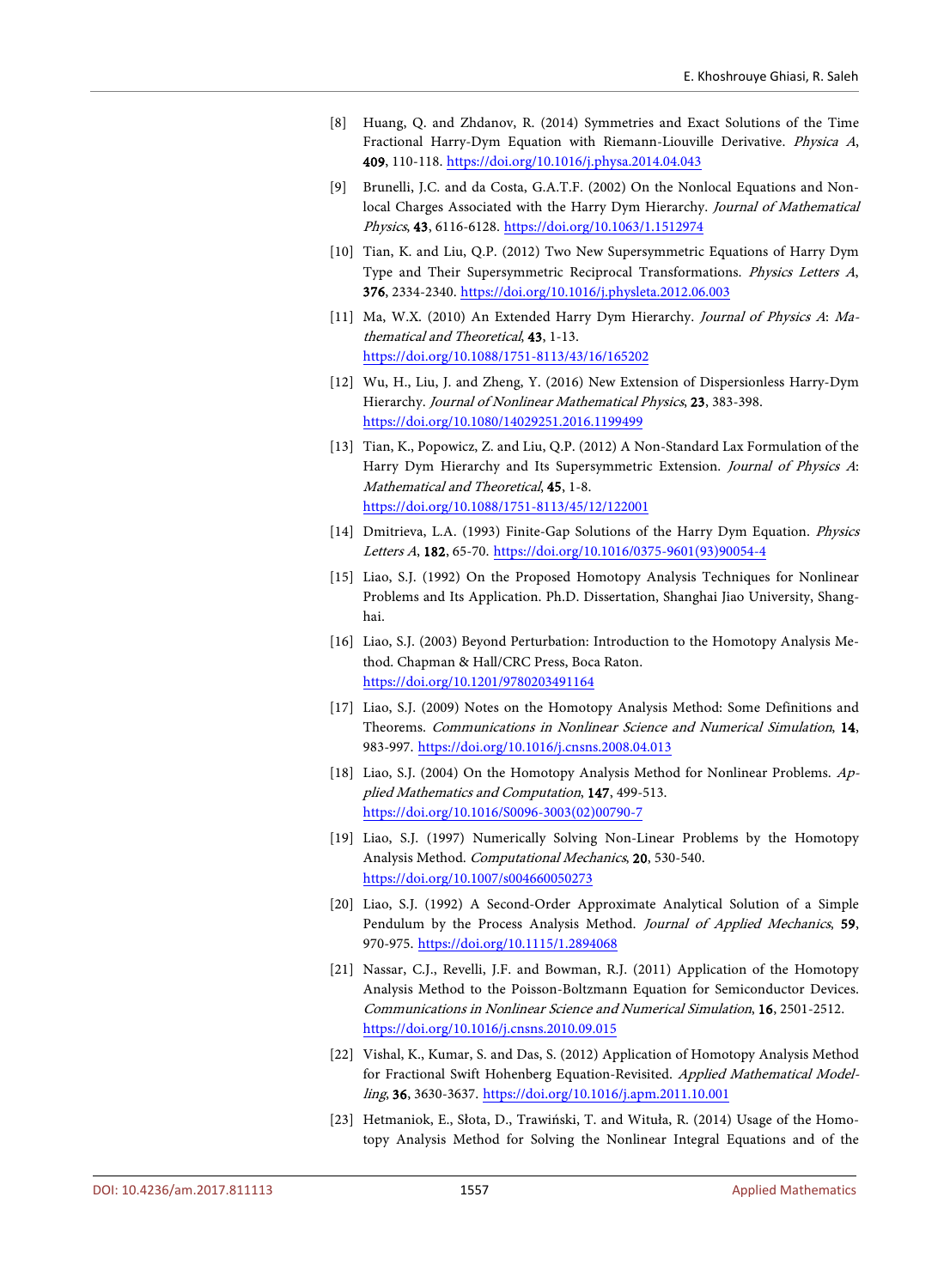Second Kind. Numerical Algorithms, 67, 163-185. <https://doi.org/10.1007/s11075-013-9781-0>

- <span id="page-12-0"></span>[24] Liao, S.J. (2014) Advances in the Homotopy Analysis Method. World Scientific Publishing Co, Singapore. <https://doi.org/10.1142/8939>
- <span id="page-12-1"></span>[25] Ren, S.Y., Bo, L.C., Hui, W.G. and Gang, Z.Z. (2012) Application of the Homotopy Analysis Method for the Gross-Pitaevskii Equation with a Harmonic Trap. Chinese Physics B, 21, 1-6. <https://doi.org/10.1088/1674-1056/21/12/120307>
- <span id="page-12-2"></span>[26] Martin, O. (2013) On the Homotopy Analysis Method for Solving a Particle Transport Equation. Applied Mathematical Modelling, 37, 3959-3967. <https://doi.org/10.1016/j.apm.2012.08.023>
- <span id="page-12-3"></span>[27] Shaban, M., Kazem, S. and Rad, J.A. (2013) A Modification of the Homotopy Analysis Method Based on Chebyshev Operational Matrices. Mathematical and Computer Modelling, 57, 1227-1239. <https://doi.org/10.1016/j.mcm.2012.09.024>
- <span id="page-12-4"></span>[28] Motsa, S.S., Sibanda, P. and Shateyi, S. (2010) A New Spectral-Homotopy Analysis Method for Solving a Nonlinear Second Order BVP. Communications in Nonlinear Science and Numerical Simulation, 15, 2293-2302. <https://doi.org/10.1016/j.cnsns.2009.09.019>
- <span id="page-12-5"></span>[29] Hesameddini, E. and Latifizadeh, H. (2012) Homotopy Analysis Method to Obtain Numerical Solutions of the Painlevé Equations. Mathematical Methods in the Applied Sciences, 35, 1423-1433. <https://doi.org/10.1002/mma.2521>
- <span id="page-12-6"></span>[30] Wang, Q. (2010) Approximate Solution for System of Differential-Difference Equations by Means of the Homotopy Analysis Method. Applied Mathematics and Computation, 217, 4122-4128. <https://doi.org/10.1016/j.amc.2010.10.031>
- <span id="page-12-7"></span>[31] Ghoreishi, M., Ismail, A.I.B.MD. and Alomari, A.K. (2011) Comparison between Homotopy Analysis Method and Optimal Homotopy Asymptotic Method for nth-Order Integro-Differential Equation. Mathematical Methods in the Applied Sciences, 34, 1833-1842. <https://doi.org/10.1002/mma.1483>
- <span id="page-12-8"></span>[32] Rashidi, M.M. and Erfani, E. (2009) New Analytical Method for Solving Burgers' and Nonlinear Heat Transfer Equations and Comparison with HAM. Computer Physics Communication, 180, 1539-1544. <https://doi.org/10.1016/j.cpc.2009.04.009>
- <span id="page-12-9"></span>[33] Liang, S. and Jeffrey, D.J. (2009) Comparison of Homotopy Analysis Method and Homotopy Perturbation Method through an Evolution Equation. Communications in Nonlinear Science and Numerical Simulation, 14, 4057-4064. <https://doi.org/10.1016/j.cnsns.2009.02.016>
- <span id="page-12-10"></span>[34] Liu, C.S. and Liu, Y. (2010) Comparison of a General Series Expansion Method and the Homotopy Analysis Method. Modern Physics Letters B, 24, 1699-1706. <https://doi.org/10.1142/S0217984910024079>
- <span id="page-12-11"></span>[35] Chen, Y.M., Liu, J.K. and Meng, G. (2010) Relationship between the Homotopy Analysis Method and Harmonic Balance Method. Communications in Nonlinear Science and Numerical Simulation, 15, 2017-2025. <https://doi.org/10.1016/j.cnsns.2009.08.004>
- <span id="page-12-12"></span>[36] Mokhtari, R. (2011) Exact Solutions of the Harry-Dym Equation. Communications in Theoretical Physics, 55, 204-208. <https://doi.org/10.1088/0253-6102/55/2/03>
- <span id="page-12-13"></span>[37] Heremant, W., Banerjee, P.P. and Chatterjee, M.R. (1989) Derivation and Implicit Solution of the Harry Dym Equation and Its Connections with the Korteweg-de Vries Equation. Journal of Physics A—Mathematical and General, 22, 241-255. <https://doi.org/10.1088/0305-4470/22/3/009>
- <span id="page-12-14"></span>[38] Kumar, S., Tripathi, M.P. and Singh, O.P. (2013) A Fractional Model of Harry Dym Equation and Its Approximate Solution. Ain Shams Engineering Journal, 4, 111-115.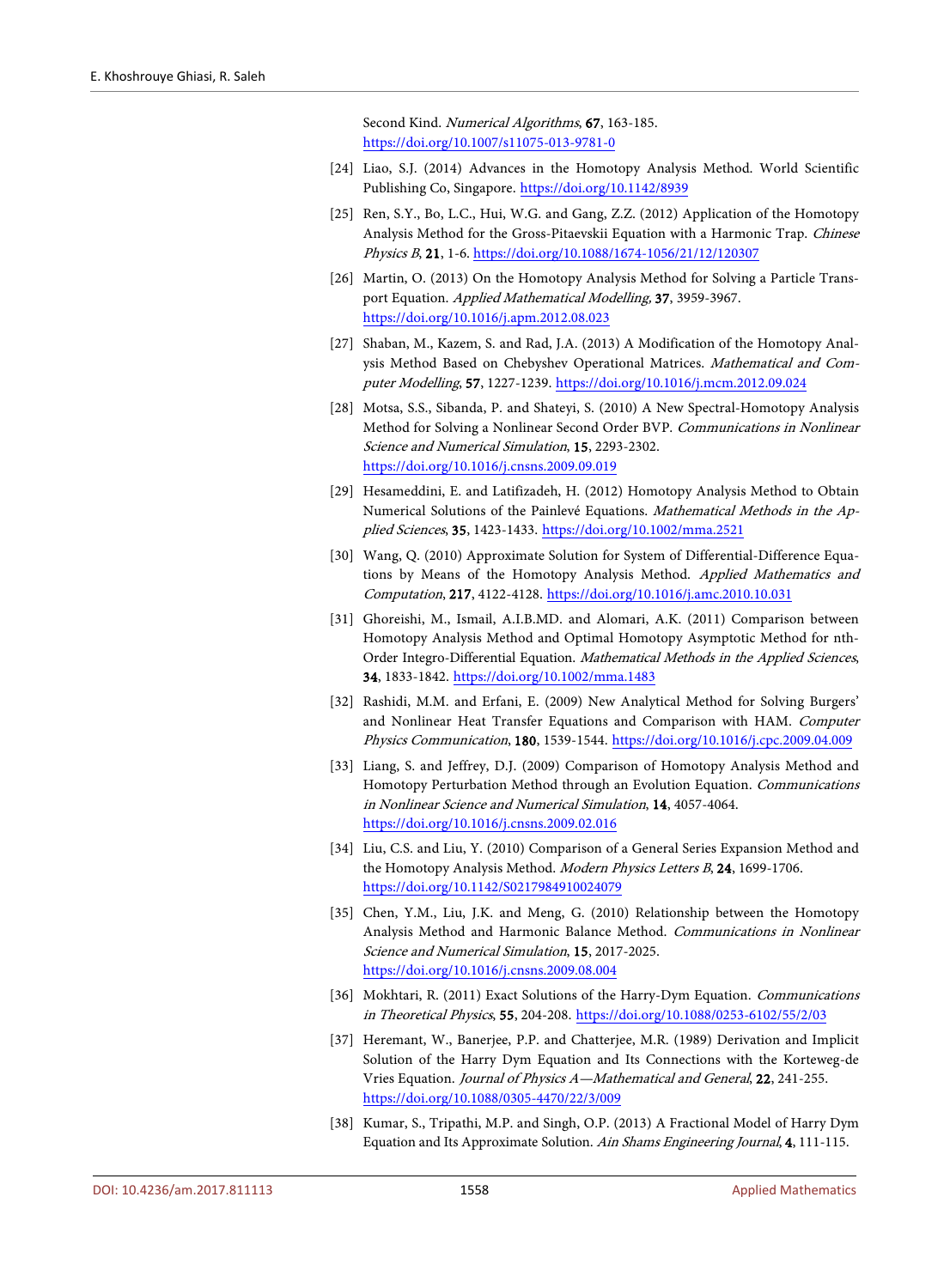<https://doi.org/10.1016/j.asej.2012.07.001>

- <span id="page-13-0"></span>[39] Al-Khaled, K. and Alquran, M. (2014) An Approximate Solution for a Fractional Model of Generalized Harry-Dym Equation. Mathematical Sciences, 8, 125-130. <https://doi.org/10.1007/s40096-015-0137-x>
- <span id="page-13-1"></span>[40] Rawashdeh, M.S. (2014) A New Approach to Solve the Fractional Harry Dym Equation Using the FRDTM. International Journal of Pure and Applied Mathematics, 95, 553-566. <https://doi.org/10.12732/ijpam.v95i4.8>
- <span id="page-13-2"></span>[41] Kumar, D. and Singh, J. (2012) New Reliable Algorithm for Fractional Harry Dym Equation. Proceedings of the Second International Conference on Soft Computing for Problem Solving (SocProS 2012), 28-30 December 2012, 251-257. [https://doi.org/10.1007/978-81-322-1602-5\\_28](https://doi.org/10.1007/978-81-322-1602-5_28)
- <span id="page-13-3"></span>[42] Armstrong, J.S. and Collopy, F. (1992) Error Measures for Generalizing about Forecasting Methods: Empirical Comparisons. International Journal of Forecasting, 8, 69-80. [https://doi.org/10.1016/0169-2070\(92\)90008-W](https://doi.org/10.1016/0169-2070(92)90008-W)
- <span id="page-13-4"></span>[43] Turkyilmazoglu, M. (2011) Some Issues on HPM and HAM Methods: A Convergence Scheme. Mathematical and Computer Modelling, 53, 1929-1936. <https://doi.org/10.1016/j.mcm.2011.01.022>
- <span id="page-13-5"></span>[44] Abidi, F. and Omrani, K. (2010) The Homotopy Analysis Method for Solving the Fornberg-Whitham Equation and Comparison with Adomian's Decomposition Method. Computers & Mathematics with Applications, 59, 2743-2750. <https://doi.org/10.1016/j.camwa.2010.01.042>
- <span id="page-13-6"></span>[45] Caputo, M. (1967) Linear Models of Dissipation Whose Q Is Almost Frequency Independent-II. Geophysical Journal International, 13, 529-539. <https://doi.org/10.1111/j.1365-246X.1967.tb02303.x>
- <span id="page-13-7"></span>[46] Katugampola, U.N. (2014) A New Approach to Generalized Fractional Derivatives. Bulletin of Mathematical Analysis and Application, 6, 1-15.
- <span id="page-13-8"></span>[47] Guo, S. and Mei, L. (2011) The Fractional Variational Iteration Method Using He's Polynomials. Physics Letters A, 375, 309-313. <https://doi.org/10.1016/j.physleta.2010.11.047>
- <span id="page-13-9"></span>[48] Khan, Y. and Wu, Q. (2011) Homotopy Perturbation Transform Method for Nonlinear Equations Using He's Polynomials. Computers & Mathematics with Applications, 61, 1963-1967. <https://doi.org/10.1016/j.camwa.2010.08.022>
- <span id="page-13-10"></span>[49] Van Gorder, R.A. and Vajravelu, K. (2009) On the Selection of Auxiliary Functions, Operators, and Convergence Control Parameters in the Application of the Homotopy Analysis Method to Nonlinear Differential Equations: A General Approach. Communications in Nonlinear Science and Numerical Simulation, 14, 4078-4089. <https://doi.org/10.1016/j.cnsns.2009.03.008>
- <span id="page-13-11"></span>[50] Liao, S. and Tan, Y. (2007) A General Approach to Obtain Series Solutions of Nonlinear Differential Equations. Studies in Applied Mathematics, 119, 297-354. <https://doi.org/10.1111/j.1467-9590.2007.00387.x>
- <span id="page-13-12"></span>[51] Liao, S. (2010) An Optimal Homotopy-Analysis Approach for Strongly Nonlinear Differential Equations. Communications in Nonlinear Science and Numerical Simulation, 15, 2003-2016. <https://doi.org/10.1016/j.cnsns.2009.09.002>
- <span id="page-13-13"></span>[52] Yabushita, K., Yamashita, M. and Tsuboi, K. (2007) An Analytic Solution of Projectile Motion with the Quadratic Resistance Law Using the Homotopy Analysis Method. Journal of Physics A: Mathematical and Theoretical. Journal, 40, 8403-8416. <https://doi.org/10.1088/1751-8113/40/29/015>
- <span id="page-13-14"></span>[53] Zurigat, M., Momani, S., Odibat, Z. and Alawneh, A. (2010) The Homotopy Analy-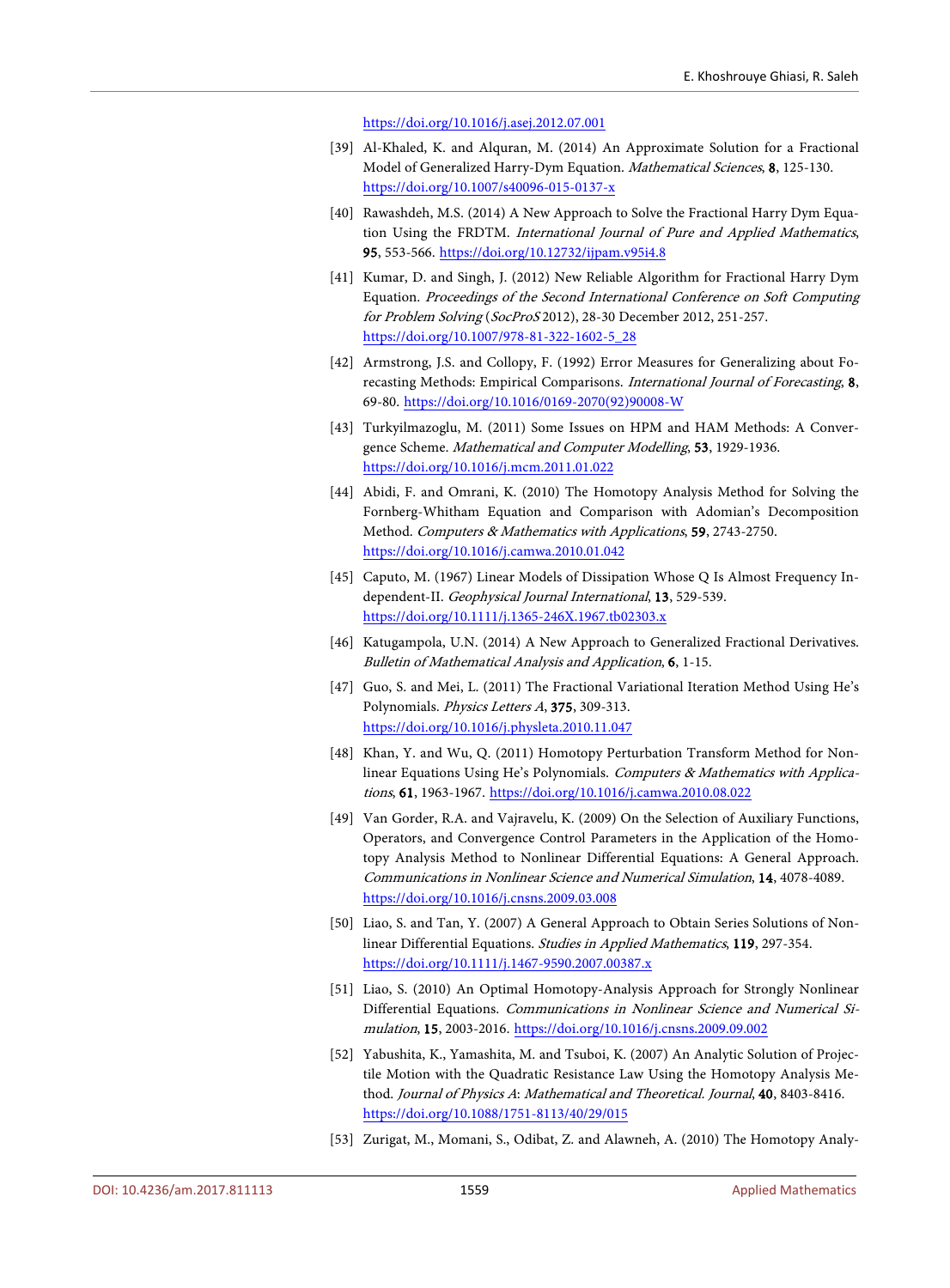sis Method for Handling Systems of Fractional Differential Equations. Applied Mathematical Modelling, 34, 24-35. <https://doi.org/10.1016/j.apm.2009.03.024>

- <span id="page-14-0"></span>[54] Rashidi, M.M., Domairry, G. and Dinarvand, S. (2009) The Homotopy Analysis Method for Explicit Analytical Solutions of Jaulent-Miodek Equations. Numerical Methods for Partial Differential Equations, 25, 430-439. <https://doi.org/10.1002/num.20358>
- <span id="page-14-1"></span>[55] Odibat, Z.M. (2010) A Study on the Convergence of Homotopy Analysis Method. Applied Mathematics and Computation, 217, 782-789. <https://doi.org/10.1016/j.amc.2010.06.017>
- <span id="page-14-2"></span>[56] Liao, S. (2005) Comparison between the Homotopy Analysis Method and Homotopy Perturbation Method. Applied Mathematics and Computation, 169, 1186-1194. <https://doi.org/10.1016/j.amc.2004.10.058>
- <span id="page-14-3"></span>[57] Liao, S. (1997) On the General Taylor Series Theorem and Its Applications in Solving Non-Linear Problems. Communications in Nonlinear Science and Numerical Simulation, 2, 135-140. [https://doi.org/10.1016/S1007-5704\(97\)90015-0](https://doi.org/10.1016/S1007-5704(97)90015-0)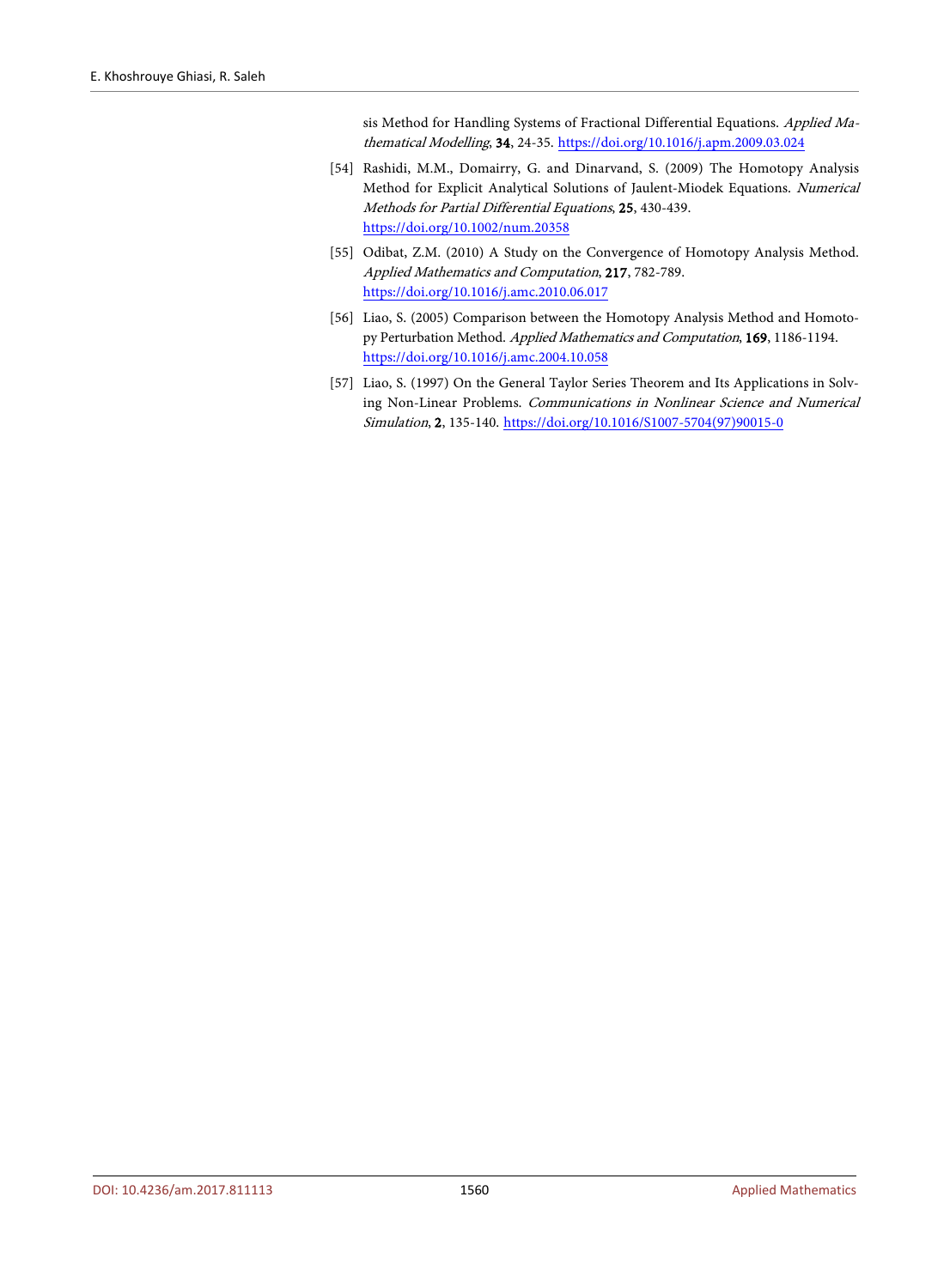# <span id="page-15-0"></span>**Appendix A**

We start with the case z, h and  $\zeta_k$  ( $k \in I$ ) as complex numbers and all singular points of  $f(z)$ , respectively. If  $f(z)$  is analytic at  $z = z_0$ , one has,

$$
f(z) = \lim_{x \to \infty} \sum_{k=0}^{m} \left[ \frac{f^{(k)}(z_0)}{k!} (z - z_0)^k \right] \varphi_{m,k}(h), \tag{A1}
$$

in which,

$$
\bigcap_{k \in I} \left| 1 + h \left( 1 - \frac{z - z_0}{\zeta_k - z_0} \right) \right| < 1, \ |1 + h| < 1,\tag{A2}
$$

and likewise,

$$
\varphi_{m,k}(h) = \begin{cases}\n0, & i > m, \\
-h \sum_{k=0}^{m-i} {m \choose m-k-i} \times {k+i-1 \choose k} h^k, & 1 \le i \le m, \\
1, & i \le 0.\n\end{cases}
$$
(A3)

By setting *h* = −1 in Equation (A1), we obtain the classical Taylor series (see Ref. [\[57\]\)](#page-14-3).

# <span id="page-15-1"></span>**Appendix B**

The discretized form of Equation (17) for solving Equation (1) can be expressed as,

$$
R_{1}(u_{0}) = \frac{\partial \phi_{0}(x, t; p)}{\partial t} - [\phi_{0}(x, t; p)]^{3} \times \frac{\partial^{3} \phi_{0}(x, t; p)}{\partial x^{3}}
$$
\n
$$
= \left(a - \frac{3\sqrt{b}}{2}x\right)^{2} \times \left[-b^{3/2}\left(a - \frac{3\sqrt{b}}{2}x\right)^{-7/3}\right] = b^{3/2}\left(a - \frac{3\sqrt{b}}{2}x\right)^{-1/3},
$$
\n(B1)\n
$$
R_{2}(u_{1}) = \frac{\partial \phi_{1}(x, t; p)}{\partial t} - \sum_{n=0}^{1} [\phi_{n}(x, t; p)]^{3} \times \frac{\partial^{3} \phi_{1}(x, t; p)}{\partial x^{3}}
$$
\n
$$
= hb^{3/2}\left(a - \frac{3\sqrt{b}}{2}x\right)^{-1/3} - \frac{7}{2\sqrt{3}} htb^{3}\left(a - \frac{3\sqrt{b}}{2}x\right)^{2} \times \left(a - \frac{3\sqrt{b}}{2}x\right)^{-10/3}
$$
\n
$$
- \left[ htb^{3/2}\left(a - \frac{3\sqrt{b}}{2}x\right)^{-1/3}\right]^{3} \times \frac{7}{2\sqrt{3}} htb^{3}\left(a - \frac{3\sqrt{b}}{2}x\right)^{-10/3}
$$
\n
$$
= ht^{3/2}\left(a - \frac{3\sqrt{b}}{2}x\right)^{-1/3} - \frac{7}{2\sqrt{3}} htb^{3}\left(a - \frac{3\sqrt{b}}{2}x\right)^{-4/3}
$$
\n
$$
- \frac{7}{2\sqrt{3}} h^{4}t^{4}b^{15/2}\left(a - \frac{3\sqrt{b}}{2}x\right)^{-1/3},
$$
\n
$$
R_{3}(u_{2}) = \frac{\partial \phi_{2}(x, t; p)}{\partial t} - \sum_{n=0}^{2} [\phi_{n}(x, t; p)]^{3} \times \frac{\partial^{3} \phi_{2}(x, t; p)}{\partial x^{3}}
$$
\n
$$
= -hb^{3/2}\left(a - \frac{3\sqrt{b}}{2}x\right)^{-1/3} \times h^{2}b^{3/2}\left(a - \frac{3\sqrt{b}}{2
$$

DOI[: 10.4236/am.2017.811113](https://doi.org/10.4236/am.2017.811113) 1561 1561 1561 1561 Applied Mathematics